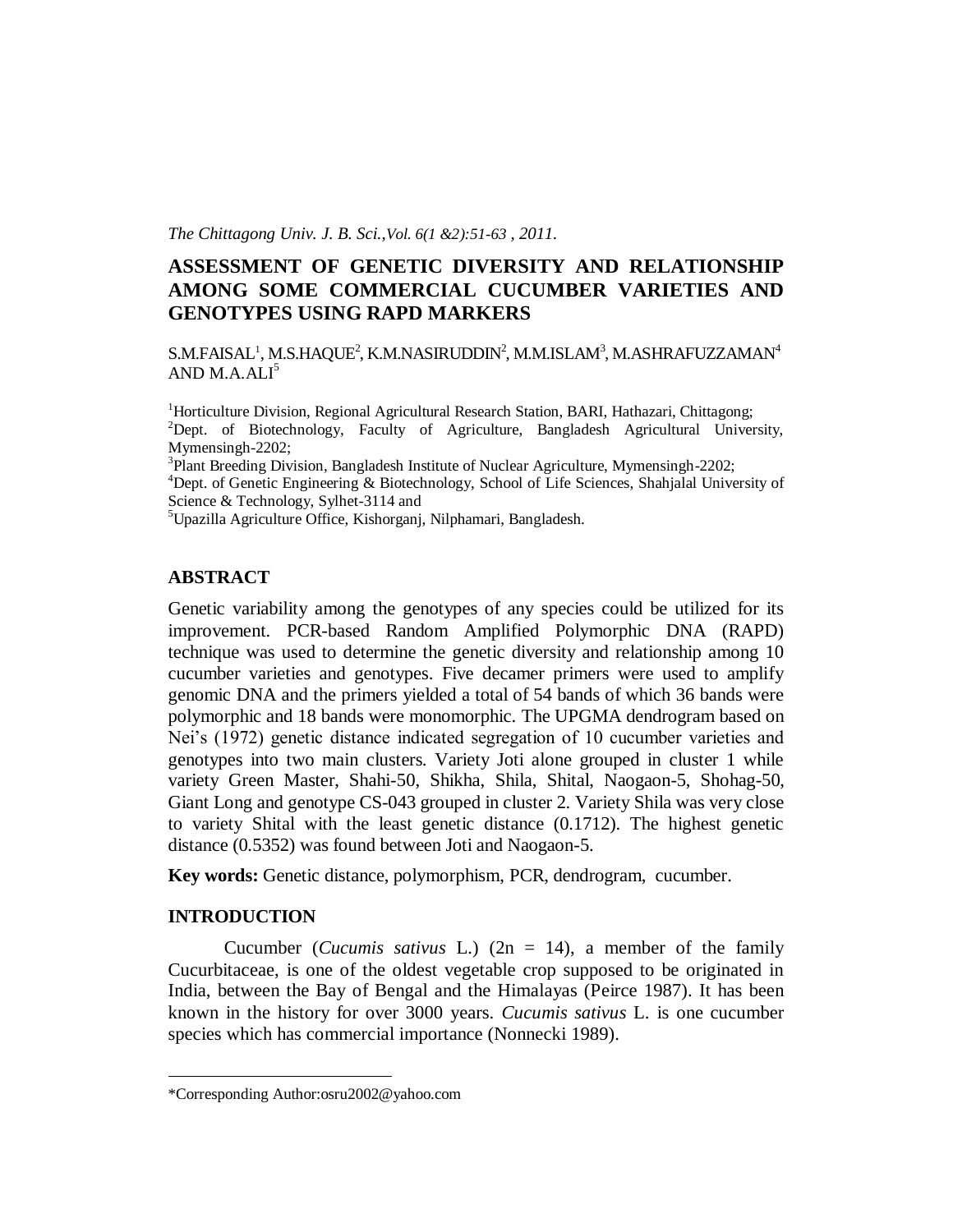FAISAL*et al.*

Plant genetic diversity is a key component of any agricultural production system. This genetic diversity or similarity can be measured through genetic markers. These have been used to determine evolutionary relationship within and between species, genera or higher taxonomic categories (Paterson *et al*. 1991). The analysis of genetic diversity and relatedness between or within different species, populations and individuals is a prerequisite towards effective utilization and protection of plant genetic resources (Weising *et al*. 1995). In Bangladesh, there are lot of variability among cucumber germplasms. Some of these germplasms might have resistance to biotic and abiotic stresses that would be utilized in breeding program by traditional as well as modern techniques like *Agrobacterium* – mediated gene transfer. So, there are promising scopes to utilize these variability for improvement of this crop. The basis of the RAPD method is to use PCR with short oligonucleotide primers of arbitrary (random) sequence to generate genetic markers. Because RAPD–PCR primers are not designed to amplify a specific target sequence, the amplified loci are anonymous and presumably scattered throughout the genome (Williams *et al.* 1990). RAPD analysis is advantageous over isozyme electrophoresis because it generates much greater number of loci required for genetic analysis (Kimberling *et al.,* 1996). RAPD markers can be used as supposedly unbiased and neutral markers for genetic mapping applications (Michelmore *et al.* 1991), taxonomy (Chapco et al. 1992) as well as for genetic diagnostics. To attain this aim, the present study was carried out with the objective to asses the genetic diversity at the level of nuclear DNA and to establish a relationship among ten cucumber varieties and genotypes.

## **MATERIALS AND METHODS**

### *Plant materials*

The investigation was carried out at the Biotechnology Laboratory under the division of Plant Breeding, Bangladesh Institute of Nuclear Agriculture (BINA), Mymensingh during June, 2005 to July, 2009. Ten cucumber genotypes were used in the present investigation which had diverse genetic background. There were nine varieties collected from local seed market and one advanced line collected from the Department of Horticulture, Bangladesh Agricultural University (BAU), Mymensingh (Table 1).

## TABLE 1: LIST OF CUCUMBER VARIETIES AND GENOTYPES USED IN THE STUDY

| Source of collection<br>Genotypes ID<br>I vpe |  |
|-----------------------------------------------|--|
|-----------------------------------------------|--|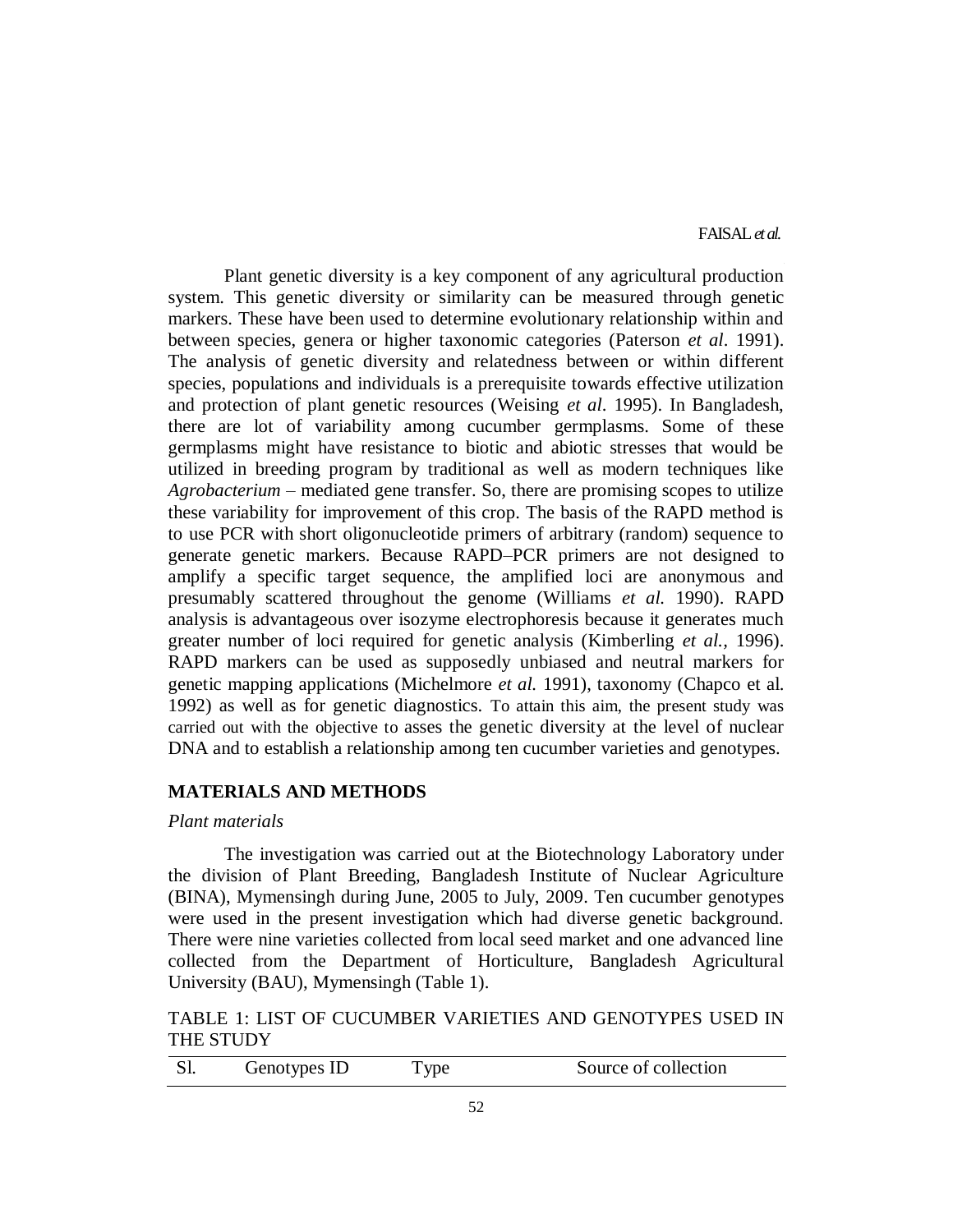|    | Shahi-50            | <b>HYV</b>   | Metal Agro Limited       |
|----|---------------------|--------------|--------------------------|
| 2  | Shila               | <b>HYV</b>   | East-West Seed Co.       |
|    | Shital              | <b>HYV</b>   | Namdhari Malik Seed Co.  |
|    | Naogaon-5           | <b>HYV</b>   | Metal Agro Limited       |
|    | Shoag-50            | <b>HYV</b>   | Metal Agro Limited       |
| 6  | Jiant Long          | <b>HYV</b>   | Metal Agro Limited       |
|    | Shikha              | <b>HYV</b>   | <b>United Seed Store</b> |
| 8  | <b>Green Master</b> | <b>HYV</b>   | United Seed Store        |
| 9  | $CS-043$            | Advance line | Dept. of Horticulture,   |
| 10 | Joti                | HYV          | Energypac Agro Ltd.      |
|    |                     |              |                          |

### *Genotyping of cucumber genotypes*

DNA extraction was done by using the mini preparation modified CTAB method (IRRI, 1997). DNA samples were evaluated both quantitatively and qualitatively using spectrophotometer and  $\lambda$  (lambda) DNA (concentration marker), respectively. Each RAPD reaction was done in a volume of 10 μl containing  $10X$  PCR buffer 1 μl,  $250 \mu M$  dNTP (mix) 1 μl,  $10 \mu M$  primer  $2.5 \mu I$ , 25 ng/ μl DNA template 2 μl, Taq DNA polymerase 1 unit or 0.2 μl and sterile deionized water 3.3 μl. DNA amplification was performed in an oil-free thermal cycler with the following program : initial denaturation at  $94^{\circ}$ C for 3 min followed by 40 cycles of 30 sec denaturation at  $94^{\circ}$ C, 30 sec annealing at  $37^{\circ}$ C and primer elongation or extension at  $72^{\circ}$ C for 2 min. After the last cycle, a final step for 7 minutes at  $72^{\circ}$ C was allow to complete extension of all amplified fragments. After completion of cycling program, reactions were held at 4°C. The amplified products were separated by electrophoresis in 1.5 % agarose gel. After electrophoresis, the gel was stained for 20 minutes in ethidium bromide solution. DNA bands were observed under UV light on a transilluminator and photographed. Seven primers 63AB10A3, 68AB10A8, 62AB10C2, 69AB10C9, 70AB10C10, 61AB10G1 and 64AB10G4 of random sequence were screened on two different genotypes to evaluate their suitability.

### *RAPD data analysis*

The amplified bands were visually scored on the basis of their presence (1) or absence (0), separately for each individual and each primer. The scores obtained using all primers in the RAPD analysis were then pooled to create a single data matrix. This was used to estimate polymorphic loci, Nei's (1973) gene diversity, genetic distance (D) and to construct a UPGMA (Unweighted Pair Group Method With Arithmetic Means) dendrogram among populations using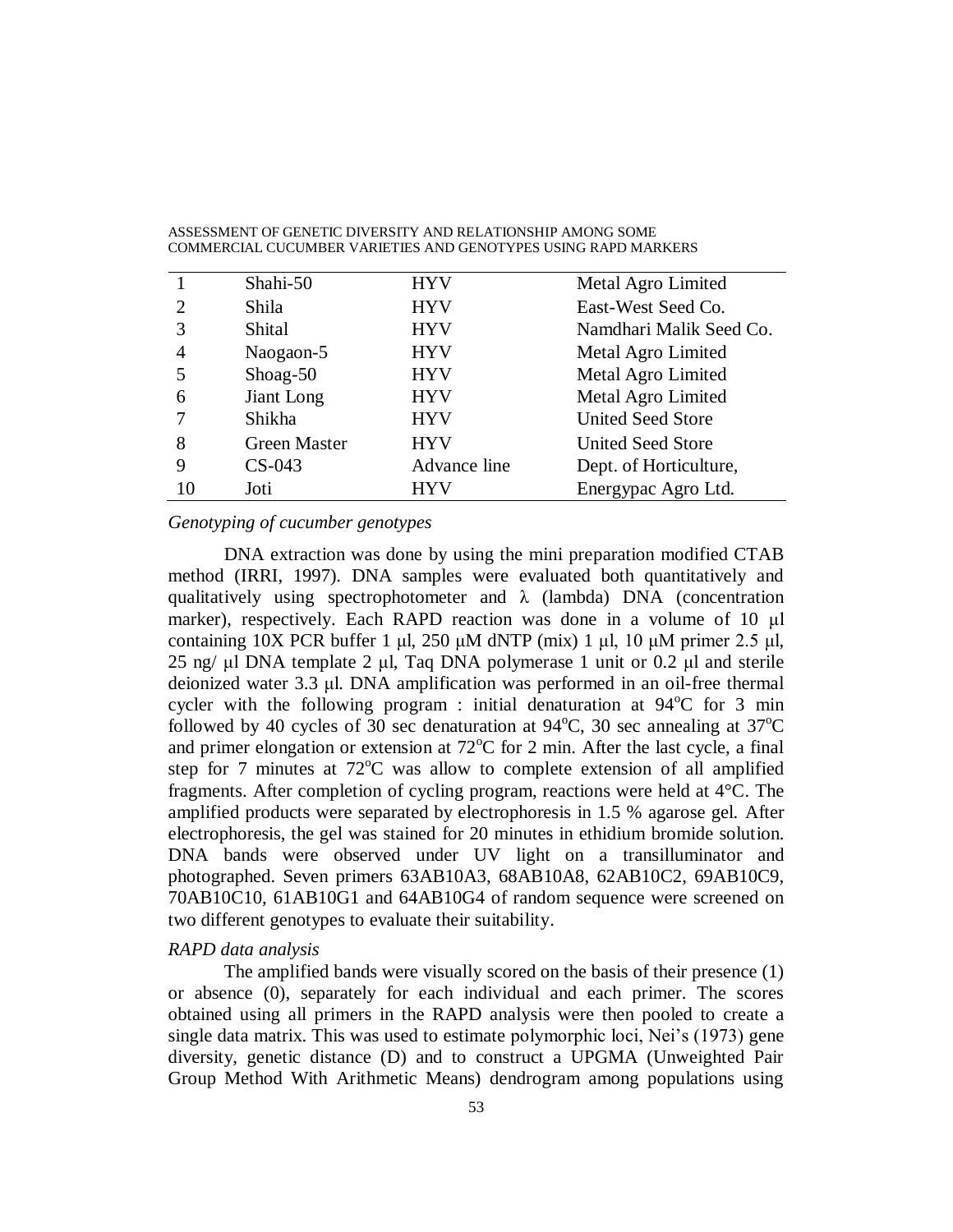computer program, POPGENE (Version 1.31) (Yeh, *et al.,* 1999). The same program was also used to perform the test of homogeneity in different locus between population pairs.

### **RESULTS AND DISCUSSION**

#### *Primer selection and RAPD pattern*

Out of seven decamer primers five primers i.e. 63ABIOA3, 68AB10A8, 62AB10C2, 69AB10C9 and 61AB10GI which gave reproducible and distinct polymorphic amplified products were selected. Selected five primers exposed 54 bands. Out of 54 bands, 36 bands (66.67 %) were polymorphic and 18 bands (33.33 %) were monomorphic (Table 2). In an investigation of cucumber, Joyanti (2007) obtained 95.64 % polymorphic bands from big cucumber group (sosha) and 88.64 % polymorphic bands from small cucumber group (khira) using the same DNA primers. Five different primers generated various banding patterns, ranging from 10 (68AB10A8 and 61AB10G1) to 12 (69AB10C9). The primer 69AB10C9 generated the highest number of polymorphic bands (11). Thus it showed a higher level of polymorphism. On the other hand, the primer 68AB10A8 and 62AB10C2 produced the lowest number (4) of polymorphic bands (Table 2).

| Primer codes | Sequences $(5^{\prime} - 3^{\prime})$ | Number of<br>bands | Number of<br>polymorphic bands | Polymorphic<br>$loci$ $(\%)$ |
|--------------|---------------------------------------|--------------------|--------------------------------|------------------------------|
| 63AB10A3     | <b>GTCGCCGTCA</b>                     |                    | Ϋ                              |                              |
| 68AB10A8     | <b>GTGTGCCCCA</b>                     | 10                 | 4                              |                              |
| 62AB10C2     | <b>GGACCCAACC</b>                     | 11                 | 4                              |                              |
| 69AB10C9     | <b>CTCTGGAGAC</b>                     | 12                 | 11                             | 66.67                        |
| 61AB10G1     | <b>ACCGCGAAGG</b>                     | 10                 | 8                              |                              |
| Total        |                                       | 54                 | 36                             |                              |
| Average      |                                       | 10.8               | 72                             |                              |

TABLE 2: RAPD PRIMERS WITH THEIR CORRESPONDING POLYMORPHIC BANDS OBSERVED IN CUCUMBER GERMPLASMS

The banding patterns of different cucumber varieties and genotypes using primers 63AB10A3 and 68AB10A8 are shown in Figures 1 and 2**,** respectively. On an average each primer generated 10.8 scorable bands and 7.2 polymorphic bands per primer. Dark and light bands were produced from the RAPD reactions. Light bands produced from low homology between the primer and the pairing site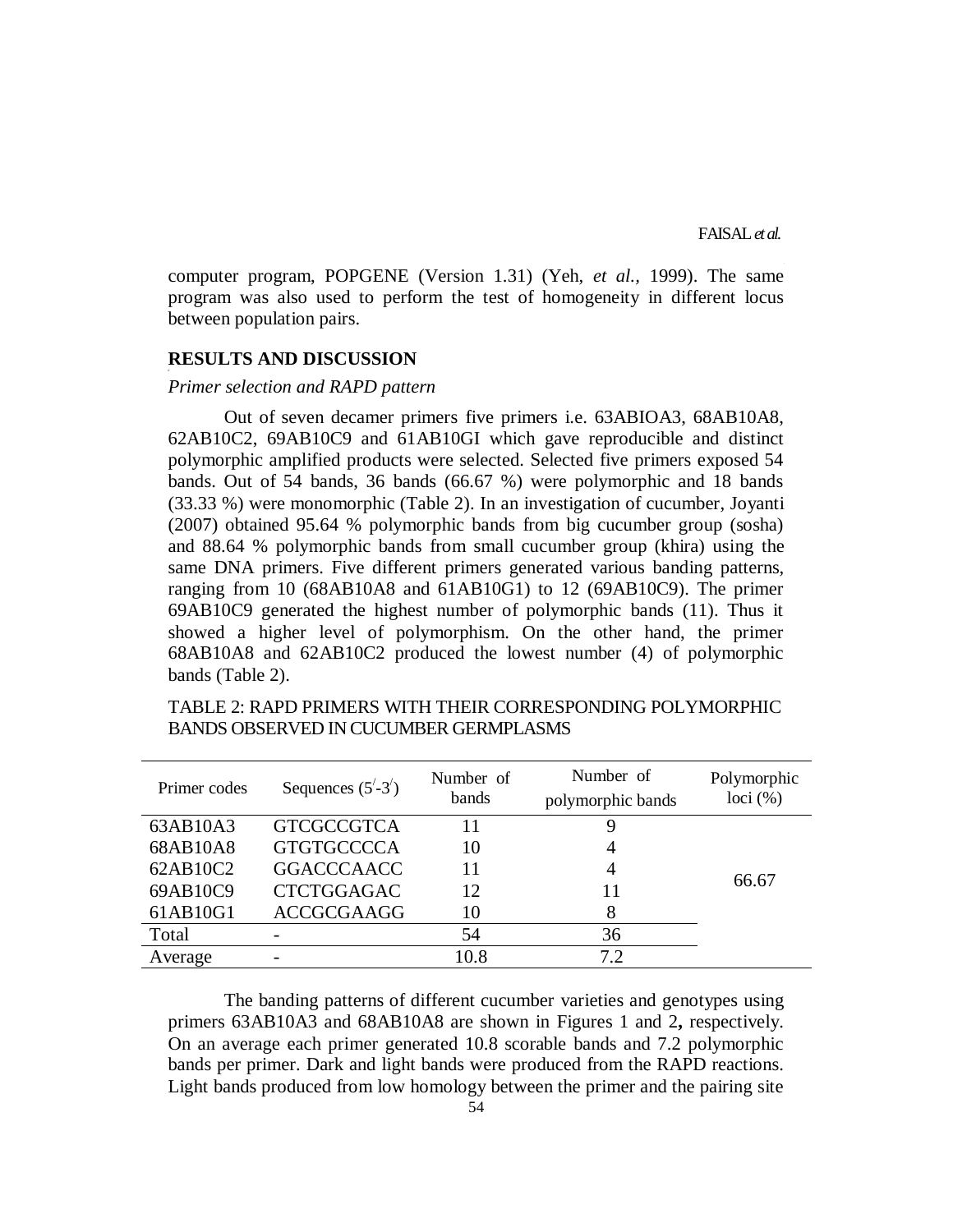on the DNA strand (Thormann et al*.,* 1994). In present investigation, the percentage of polymorphic loci was 66.67 %. A diverse level of polymorphism in different crops has been reported by Ashrafuzzaman (2007) (95.64 % in rice), Moonmoon (2006) (90.19 % in tomato) and Joyanti (2007) (95.64 % and 88.64 %, respectively in large and small group cucumber).

### *Polymorphism and Nei's gene diversity*

The highest percentage polymorphic loci (18.52 %) was found in Naogaon-5 which gave 10 polymorphic loci whereas the lowest percentage (11.11%) polymorphic loci were observed both in Shahi-50 and Shital which gave 6 polymorphic loci (Table 3). The variety Naogaon-5 showed the higher level of gene diversity (0.0904) than that of other tested varieties and genotypes. Gene diversity (h) across all varieties and genotypes for all loci was 0.6834. Shahi-50 showed the lowest (0.0507) gene diversity. Shannon's information index (I) of all cucumber varieties and genotypes was 0.9548. The highest and the lowest I value were observed in variety Naogaon-5 (0.1261) and Shahi-50 (0.0719), respectively (Table 3). Since the variety Naogaon-5 exhibited the highest percentage polymorphic loci, gene diversity and shannon's information index, these suggested higher polymorphism. The above results indicated that plant breeder could utilize this variety (Naogaon-5) for breeding program. Estimation of Nei's (1973) genetic diversity and Shannon's information index across all loci supports the existence of high level of genetic variations among 10 cucumber varieties and genotypes.

#### *Intra and inter genotype similarity indices*

CUCUMBER VARIETIES AND GENOTYPES

Intra genotype similarity indices  $(S_i)$  were higher ranging from 88.00 to 93.80 % with an average of 91.54% than inter variety similarity indices (Sij) ranging from 57.20 to 86.80 % with an average of 71.48 %. The highest intra genotype similarity indices  $(S_i)$  were observed both in Shahi-50 and CS-043 (93.80 %), and the lowest intra genotype similarity indices was found in Shikha (88.00 %). The highest inter genotype similarity indices (Sij) was found between Shila and Shital (86.80 %) and the lowest inter genotype similarity indices or band sharing value was observed between Naogaon-5 and Joti (57.20 %). TABLE 3: ESTIMATION OF GENETIC VARIATION, PERCENTAGE OF POLYMORPHIC LOCI, NEI'S (1973) GENE DIVERSITY (H), AND SHANNON'S INFORMATION INDEX (I) OBTAINED FROM 10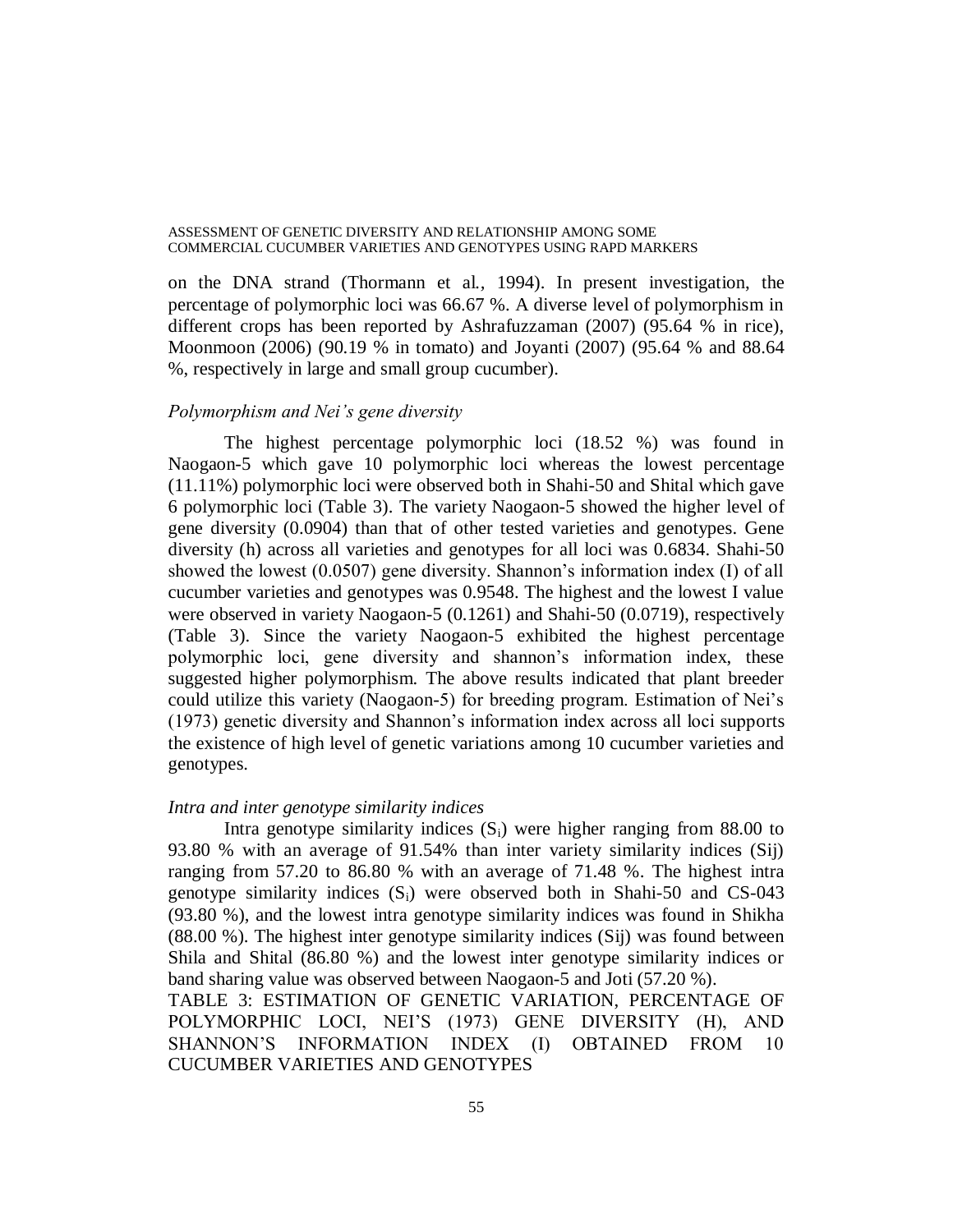## FAISAL*et al.*

| Genotype            | Number of<br>polymorphic<br>loci | Percentage of<br>polymorphic<br>loci | Gene<br>diversity<br>(h) | Shannon's<br>Information index<br>(I) |
|---------------------|----------------------------------|--------------------------------------|--------------------------|---------------------------------------|
| Shahi-50            | 6                                | 11.11                                | 0.0507                   | 0.0719                                |
| Shila               | 7                                | 12.96                                | 0.0633                   | 0.0883                                |
| Shital              | 6                                | 11.11                                | 0.0542                   | 0.0757                                |
| Naogaon-5           | 10                               | 18.52                                | 0.0904                   | 0.1261                                |
| Shohag-50           | 8                                | 14.81                                | 0.0723                   | 0.1009                                |
| Giant long          | 7                                | 12.96                                | 0.0633                   | 0.0883                                |
| Shikha              | 8                                | 14.81                                | 0.0723                   | 0.1009                                |
| <b>Green Master</b> | 8                                | 14.81                                | 0.0723                   | 0.1009                                |
| CS-043              | $\overline{7}$                   | 12.96                                | 0.0633                   | 0.0883                                |
| Joti                | 9                                | 16.67                                | 0.0813                   | 0.1135                                |
| Total               |                                  |                                      | 0.6834                   | 0.9548                                |

## *Gene flow and population differentiation*

The average estimated gene flow (Nm) was 0.1386 and co-efficient of gene differentiation (Gst) was 0.7830 across all primers. Random amplified polymorphic DNA marker 68AB10A8 showed low level of differentiation (Gst) (0.3533) in the studied varieties and genotypes.

|                                                         | M | $\mathbf{1}$      | 2 | $\overline{3}$ | $\overline{4}$                          | 5 <sup>5</sup> | -6 | -7 | - 8 | 9 | 10 | -11 | 12 13 |  | -14 | 15 |              | 16       | -17 | 18 | -19 |
|---------------------------------------------------------|---|-------------------|---|----------------|-----------------------------------------|----------------|----|----|-----|---|----|-----|-------|--|-----|----|--------------|----------|-----|----|-----|
|                                                         |   |                   |   |                | <b>PA RA BAT BAT BAT DAT RE BET DET</b> |                |    |    |     |   |    |     |       |  |     |    |              | 24 24 28 |     |    |     |
| 1500                                                    |   |                   |   |                |                                         |                |    |    |     |   |    |     |       |  |     |    |              |          |     |    |     |
| $1000 -$                                                |   | <b>BAGE &amp;</b> |   |                |                                         |                |    |    |     |   |    |     |       |  |     |    | <b>COLOR</b> |          |     |    |     |
| 700                                                     |   |                   |   |                |                                         |                |    |    |     |   |    |     |       |  |     |    |              |          |     |    |     |
| 500                                                     |   |                   |   |                |                                         |                |    |    |     |   |    |     |       |  |     |    |              |          |     |    |     |
|                                                         |   |                   |   |                |                                         |                |    |    |     |   |    |     |       |  |     |    |              |          |     |    |     |
| $\begin{array}{c} 400 \\ 360 \\ 320 \\ 240 \end{array}$ |   |                   |   |                |                                         |                |    |    |     |   |    |     |       |  |     |    |              |          |     |    |     |
| 100                                                     |   |                   |   |                |                                         |                |    |    |     |   |    |     |       |  |     |    |              |          |     |    |     |
| bp                                                      |   |                   |   |                |                                         |                |    |    |     |   |    |     |       |  |     |    |              |          |     |    |     |
|                                                         |   |                   |   |                |                                         |                |    |    |     |   |    |     |       |  |     |    |              |          |     |    |     |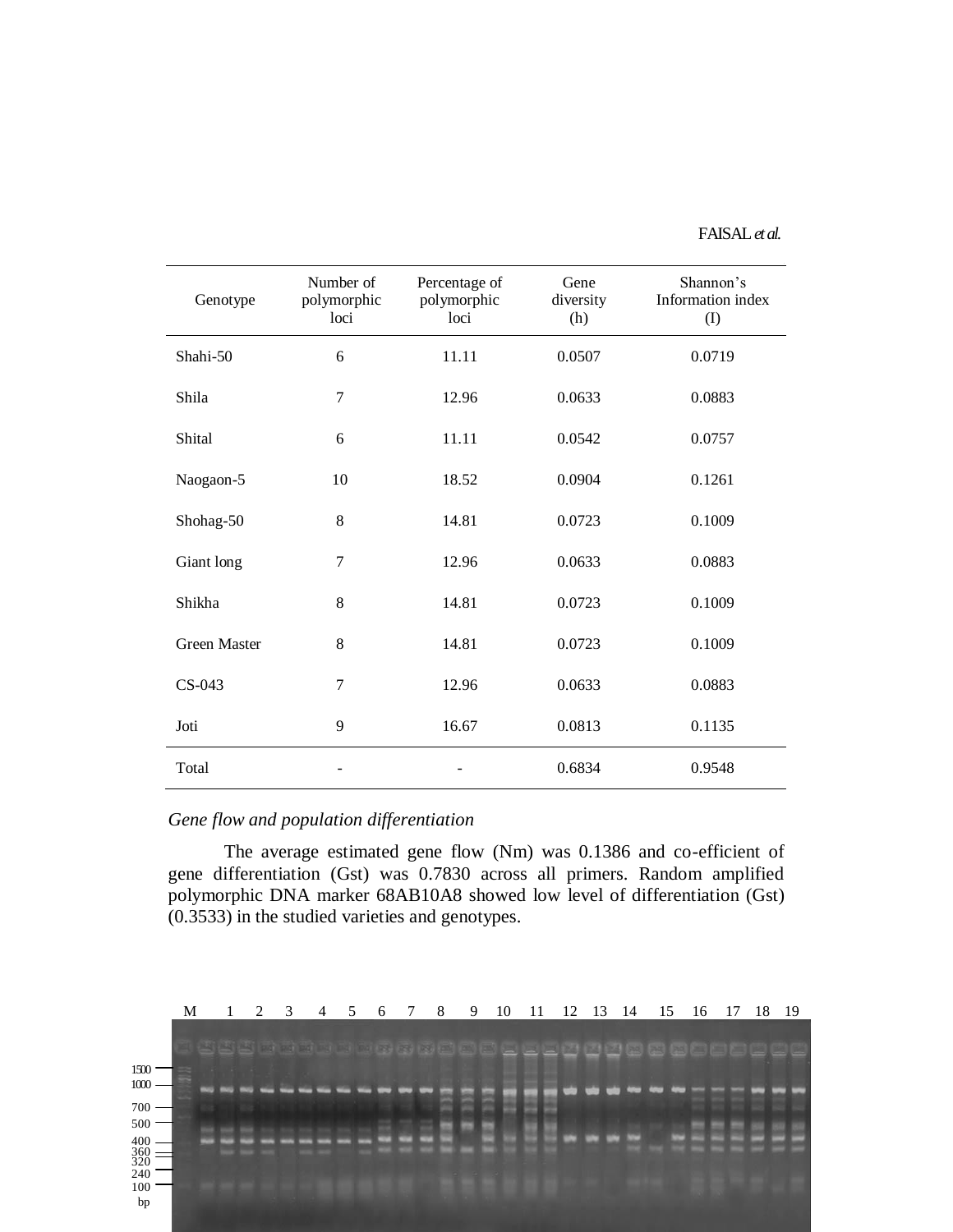FIG. 1. RAPD PROFILES OF 10 CUCUMBER GERMPLASMS USING PRIMER 63AB10A3. LANE 1-3: SHAHI-50, 4-6: SHILA, 7-9: SHITAL, 10-12: NAOGAON-5, 13-15: SHOHAGH-50, 16-18: GIANT LONG, 19-21: SHIKHA, 22-24: GREEN MASTER, 25-27: CS-043, 28-30: JOTI. M: MOLECULAR WEIGHT MARKER (20 BP DNA LADDER)



FIG. 2. RAPD PROFILES OF 10 CUCUMBER GERMPLASMS USING PRIMER 68AB10A8. LANE 1-3: SHAHI-50, 4-6: SHILA, 7-9: SHITAL, 10-12: NAOGAON-5, 13-15: SHOHAGH-50, 16-18: GIANT LONG, 19-21: SHIKHA, 22-24: GREEN MASTER, 25-27: CS-043, 28-30: JOTI.M: MOLECULAR WEIGHT MARKER (20 BP DNA LADDER)

#### *Genetic distance*

The values of pair-wise comparisons of Nei's (1972) genetic distance (GD) among 10 cucumber varieties and genotypes computed from combined data from the five primers ranged from 0.1712 to 0.5352 (Table 4). The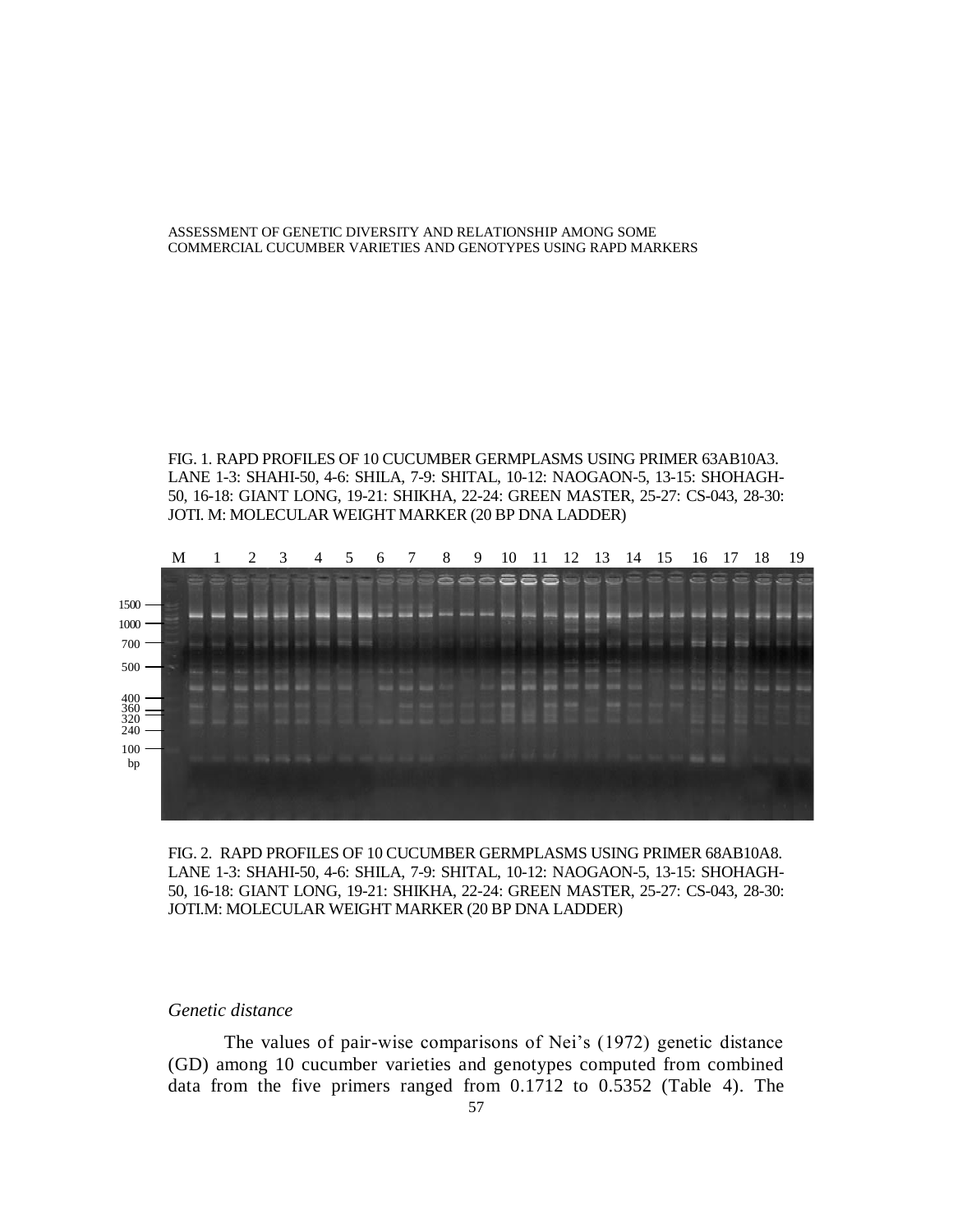highest genetic distance (0.5352) was found between variety Joti and Naogaon-5 and the lowest (0.1712) GD was observed between variety Shital and Shila. From the difference between the highest and the lowest GD value it was revealed that there were wide variabilites among 10 cucumber varieties and genotypes. Mliki *et al.* (2003) reported different GD of 3 groups of African cucumber accessions. They mentioned that GD of group 1 ranged between 0.52 to 0.90, distances among group 2 accessions varied between 0.93 to 0.97 and the GD in group 3 was 0.65. Joyanti (2007) found GD ranged between 0.04 to 0.788 in sosha (large cucumber group) and GD ranged from 0.023 to 0.83 in Khira (small cucumber group). High genetic variability within varieties and significant difference between varieties indicate rich genetic material of a species. This study indicated that variety Joti and Naogaon-5 showed the highest genetic variation, while the lowest genetic variation was observed between variety Shital and Shila, which can be used as parental source for breeding line to improve cucumber varieties. Moonmoon (2006) reported that for the assessment of genetic diversity, molecular markers were superior to morphological, biochemical and other method like pedigree and heterosis.

#### *UPGMA dendrogram*

Dendrogram based on Nei's (1972) genetic distance using Unweighted Pair Group Method with Arithmetic Means (UPGMA) indicated segregation of ten cucumber varieties and genotypes into two main clusters. Variety Joti alone formed cluster 1 and variety Green Master, Shahi-50, Shikha, Shila, Shital, Naogaon-5, Shohag-50, Giant Long and the genotype CS-043 grouped in cluster 2 (Fig. 3). In cluster 2 variety Green Master, Shahi-50, Shika, Shila, Shital, Naogaon-5 and Shohag-50 formed sub cluster-1 and variety Giant Long and genotype CS-043 formed sub cluster-2. Again in sub cluster-1 variety Green Master, Shahi-50 and Shikha formed sub sub cluster-1, and variety Shila, Shital, Naogaon-5 and Shohag-50 formed sub sub cluster-2. Again in sub sub cluster-1, variety Green Master alone formed group 1 and variety shahi-50 and shikha formed group 2, respectively and in sub sub cluster-2, variety Shila and Shital formed group 3 and variety

TABLE 4: SUMMARY OF NEI'S (1972) GENETIC DISTANCE (BELOW DIAGONAL) VALUES AMONG 10 CUCUMBER VARIETIES AND **GENOTYPES** 

| Genotype Shahi- |  |  |  |  | Shila Shital Naogaon-5 Shohag-50 <sub>Giant</sub> Shikha <sub>Green</sub> |  |  |  | $CS-$ | Joti |
|-----------------|--|--|--|--|---------------------------------------------------------------------------|--|--|--|-------|------|
|-----------------|--|--|--|--|---------------------------------------------------------------------------|--|--|--|-------|------|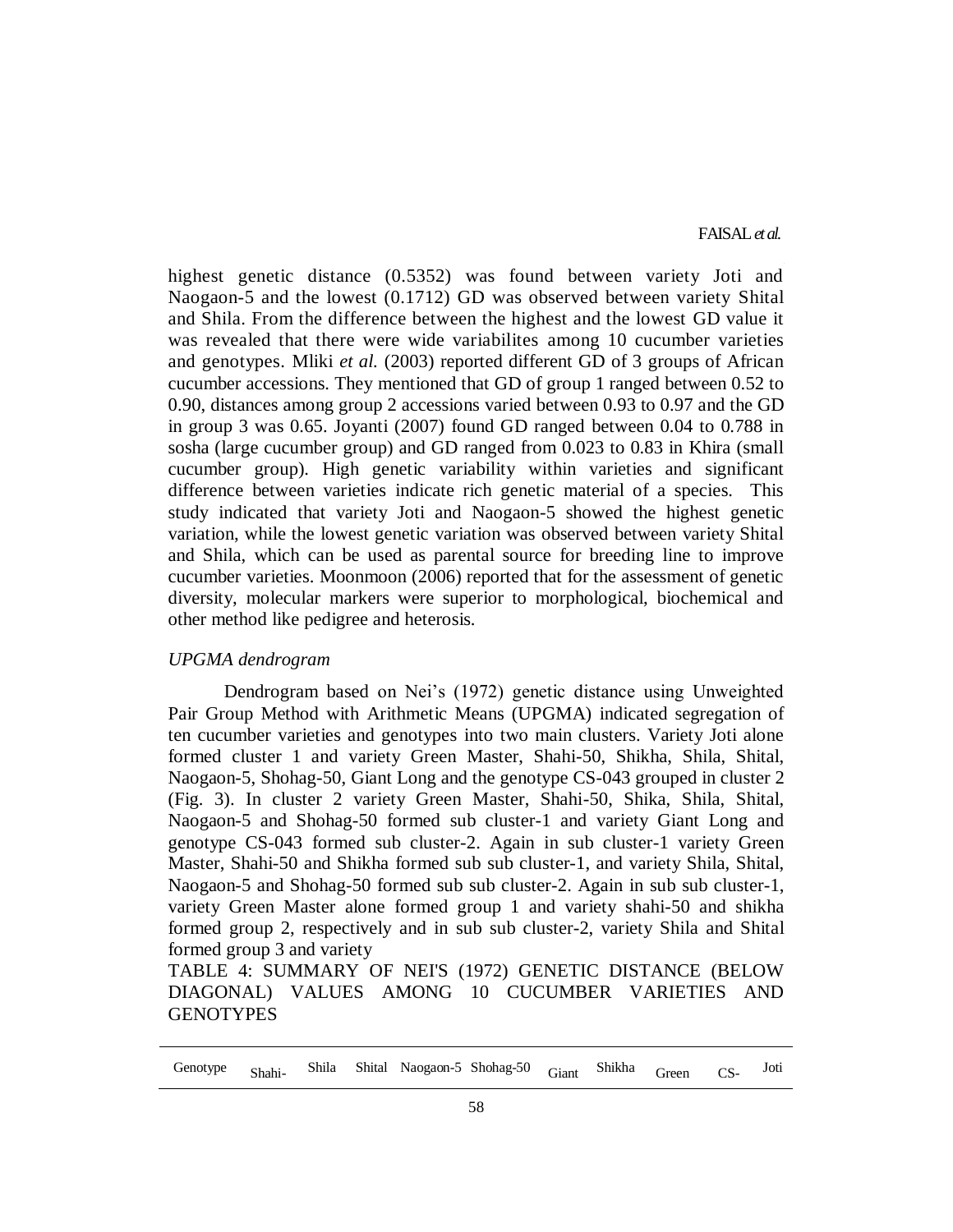|                 | 50     |               |               |        |        | Long   |        | Master | 043    |      |
|-----------------|--------|---------------|---------------|--------|--------|--------|--------|--------|--------|------|
| Shahi-50        | ****   |               |               |        |        |        |        |        |        |      |
| Shila           | 0.2148 | ****          |               |        |        |        |        |        |        |      |
| Shital          | 0.2633 | 0.1712        | ****          |        |        |        |        |        |        |      |
| Naogaon-5       | 0.3156 | 0.2334 0.2231 |               | ****   |        |        |        |        |        |      |
| Shohag-50       | 0.3239 | 0.4128 0.2126 |               | 0.2045 | ****   |        |        |        |        |      |
| Giant Long      | 0.4285 | 0.4103 0.5278 |               | 0.3930 | 0.3877 | ****   |        |        |        |      |
| Shikha          | 0.2052 |               | 0.2609 0.3816 | 0.4993 | 0.3878 | 0.3042 | ****   |        |        |      |
| Green<br>Master | 0.2723 |               | 0.2636 0.2970 | 0.3855 | 0.3559 | 0.3401 | 0.2525 | ****   |        |      |
| CS-043          | 0.3727 | 0.4774 0.5117 |               | 0.4184 | 0.3684 | 0.2170 | 0.2735 | 0.3501 | ****   |      |
| Joti            | 0.3549 | 0.3974 0.4446 |               | 0.5352 | 0.3985 | 0.4784 | 0.4657 | 0.4138 | 0.4884 | **** |

Naogaon-5 and Shohag-50 formed group-4, respectively. Variety Shila was closer to the variety Shital with the least GD (0.1712), so they fall under group 3 and the highest GD (0.5352) was found among Joti and rest of the varieties and genotypes. That's why Joti alone formed one cluster and rest of varieties and genotypes formed another cluster. Except variety Joti other varieties and genotypes fall under cluster 2. These varieties and genotypes were probably identical based on some morphological characters. Variety Green Master, Shahi-50, Shikha, Shila, Shital, Naogaon-5 and Shohag-50 formed sub cluster-1, so that they were maintaining the closest genetic relationship. Similarly variety Giant Long and genotype CS-043 formed sub cluster-2, so that they had also close genetic relationship. In an investigation of molecular characterization of cucumber through RAPD maker Joyanti (2007) reported that two types of cucumber namely sosha (large cucumber group) and khira (small cucumber group) formed two different dendrogram. Regarding sosha germplasms, they were distinctly divided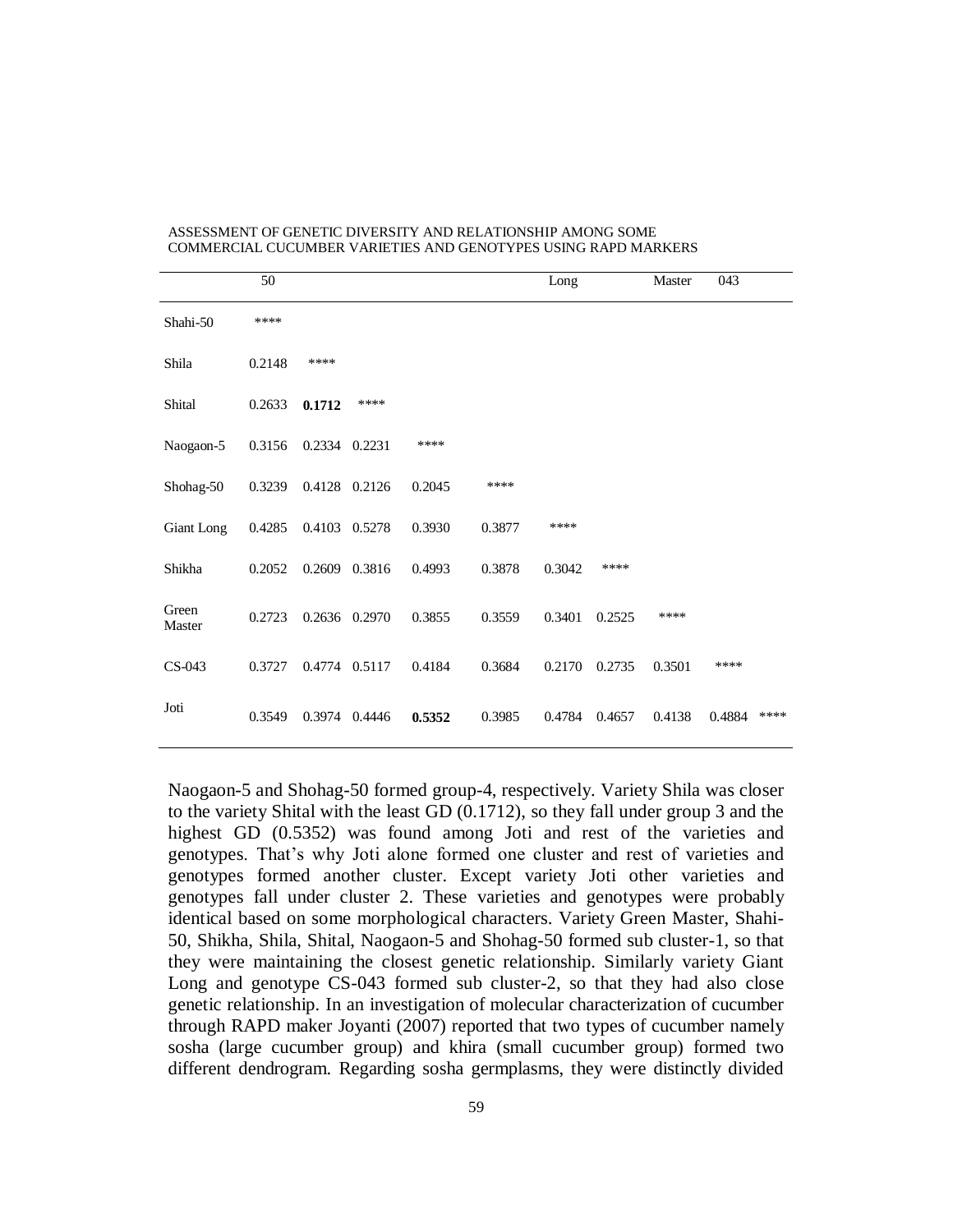FAISAL*et al.*

into two major clusters A and B. Cluster A comprised the largest number (16) of germplasms and the rest formed cluster B. On the other hand, khira germplasms also divided into two major clusters. Mliki *et al.* (2003) arranged 26 African cucumber germplasms into 3 major groups. Group 1 consisted of 21 accessions (Egypt, Ethiopia and Libya), group 2 consisted of two accessions (Kenya and Algeria) and group 3 possessed three accessions (Egypt). These groups were different from each other (P>0.001). Accessions in group 1 differed genetically from all other accessions examined  $(P>0.01)$  and accessions of group 2 and 3 were uniquely associated with several RA accessions. In an investigation, Zhang *et al.* (1998) classified 34 cucumber germplasms into 3 groups viz. China group, South China group and European greenhouse group. From this investigation, it was revealed that the highest genetic diversity remains between variety Joti and Naogaon-5. On the other hand, the lowest genetic diversity was observed between the variety Shila and Shital. These findings indicated that variety Joti vs variety Naogaon-5 and variety Shila vs variety Shital could be used in plant breeding program for development of cucumber variety. RAPD markers provide a fast and efficient tool for genetic variability assessment and currently using in plant genetic resources management.

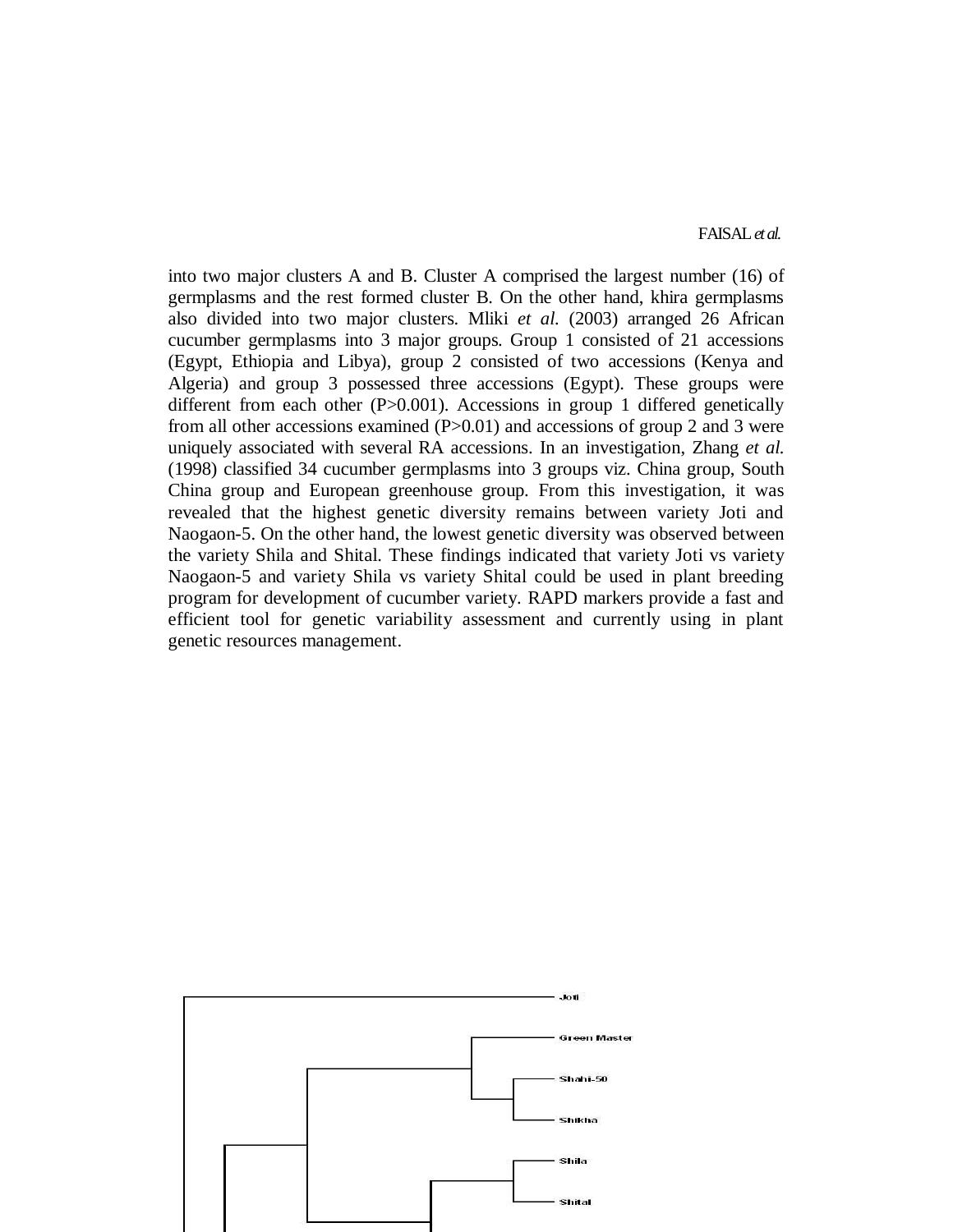FIG. 3. UPGMA DENDROGRAM BASED ON NEI'S (1972) GENETIC DISTANCE SUMMARIZING THE DATA ON DIFFERENTIATION AMONG TEN CUCUMBER VARIETIES AND GENOTYPES, ACCORDING TO RAPD ANALYSIS

# **Acknowledgements**

The author is grateful to BARI and the Ministry of Science and Information and Communication Technology of the Government of Bangladesh for providing financial support during Ph.D. study.

### **REFERENCES**

ASHRAFUZZAMAN, M. 2007. Genetic diversity analysis of rice genotypes as revealed by RAPD markers. MS thesis. Dept. of Biotechnology. Bangladesh Agricultural University, Mymensingh, pp. 16-50.

CHAPCO, W., ASHTON, N. W., MARTEL, R. K., ANTONISHISHYN, N. AND CROSBY, W. L. 1992. A feasibility study of the use of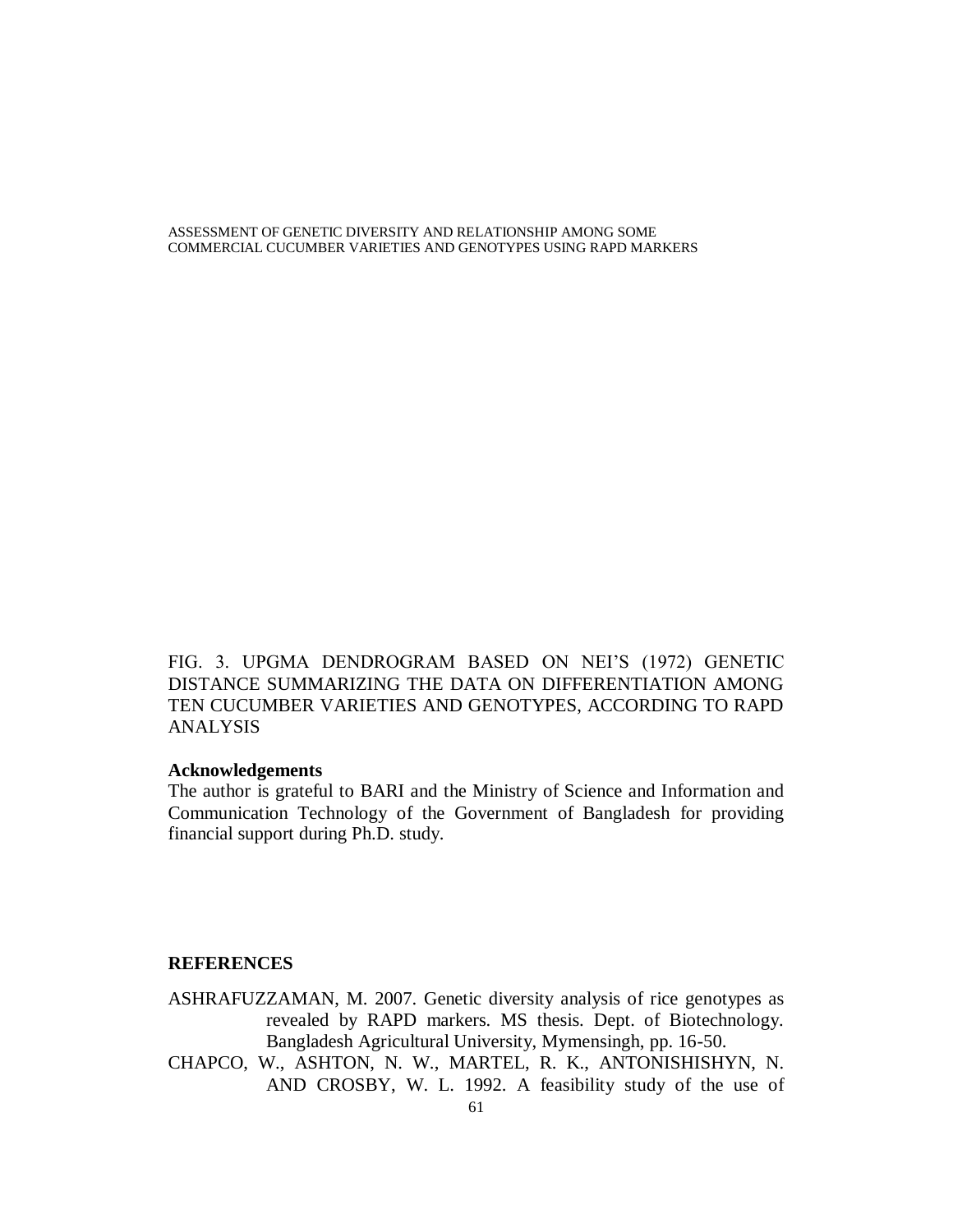random amplified polymorphic DNA in the population genetics and systematic of grasshoppers. Genome. **35**: 569-574.

- IRRI. 1997. IRRI discussion paper series no. 22. P.O.Box 933, Manila 1099, Philippines. 3 pp
- JOYANTI, D. 2007. Molecular characterization of forty eight cucumber germplasm using RAPD. MS thesis. Dept. of Horticulture. Bangladesh Agricultural University, Mymensingh, pp. 30-53.
- KIMBERLING, D. N, FERREIRA, A. R., SHUSTER, S. M. AND KEIM, P. 1996. RAPD marker estimation of genetic structure among isolated northern leopard frog populations in the south-western USA. Mol. Ecol. **5**: 521-529.
- MICHELMORE, R. W., PARAN, I. AND KESSELI, R. V. 1991. Identification of markers linked to disease-resistance genes by bulked segregant analysis: a rapid method to detect markers in specific genomic regions by using segregating populations. Proc. Natl. Acad. Sci. U.S.A. **88**: 9828–9832.
- MLIKI, A., STAUB, J. E., ZHANGYONG, S. AND GHORBEL, A. 2003. Genetic diversity in African cucumber (*Cucumis sativus* L.) provides potential for germplasm enhancement. Genetic resources and crop evolution. **50** (5): 461-468.
- MOONMOON, S. 2006. Random Amplified Polymorphic DNA markers (RAPD) for genetic variation study among tomato varieties. MS thesis. Dept. of Biotechnology. Bangladesh Agricultural University, Mymensingh, pp. 34-51.
- NEI, M. 1972. Genetic distance between populations. American Naturalist. **106**: 283-292.
- NEI, M. 1973. Analysis of gene diversity in subdivided populations. Proc. Natl. Acad. Sci. U.S.A. **70**: 3321-3323.
- NONNECKI, I. L. 1989. Vegetable Production.. An AVI book, Van Nostrand Reinhold, 115 Fifth Avenue, New York 10003, USA, pp. 509-526.
- PATERSON, A. H., Tanksley, S. D. and Sorrells, M. E. 1991. DNA markers in plant improvement. Adv. Agron. **46**: 39-90.
- PEIRCE, L. C. 1987. Vegetables: characteristics, production and marketing. John Wiley and Sons, USA, pp. 357-366.
- THORMANN, C. E., FERREIRA, M. E., CAMARGO, L. E.A., TIVANG, J. G. AND OSBORN, T. C.1994. Comparison of RFLP and RAPD markers for estimating genetic relationships within and among cruciferous species. Theor. Appl. Genet. **88**: 973-980.